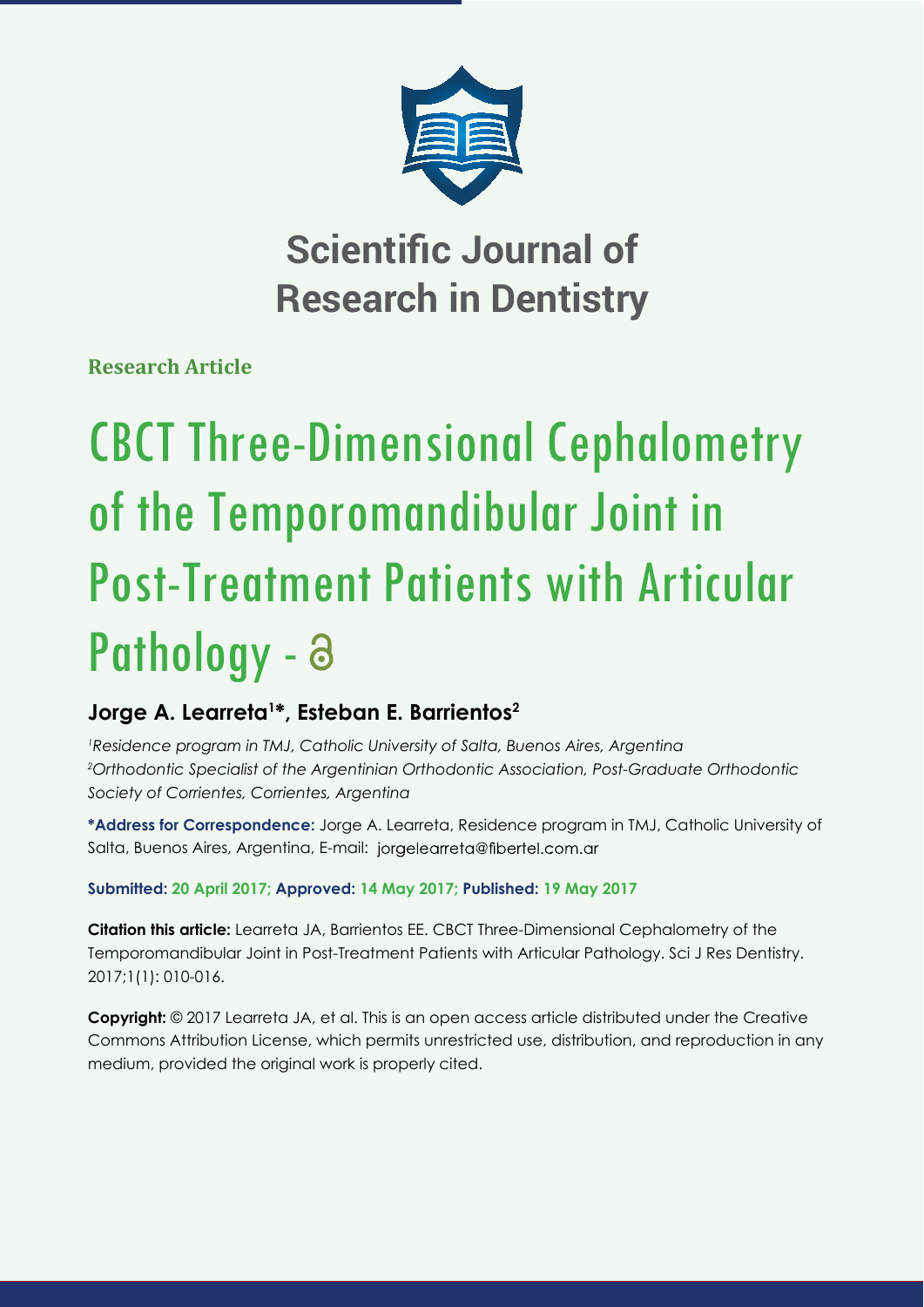

#### **ABSTRACT**

The temporomandibular joint is a fundamental articulation for professionals performing orthodontic treatments. Different etiologic agents may alter hard and soft tissues. Treatment of TMJ pathologies through Electronic Mandibular Deprogramming, validated by surface electromyography, allows a muscle position to be used as a correct benchmark of the mandible to initiate an orthodontic treatment.Although these parameters offer better results and more stability, doubts about condyle position in the mandibular fossa always remained. The objective was to determine the three-dimensional condylar position in the mandibular fossa of post-treatment patients with TMJ disorders based on Cone Beam Computed Tomography (CBCT) images.

CBCT images of 19 patients treated for TMJ pathologies were studied and analyzed through high-resolution image software (Dolphin Imaging 11.7) for diagnosis. A total of 38 articulations were analyzed through sagittal and coronal cephalograms. Results showed that, in the sagittal plane, the anteroposterior position of the condylar axis was in mesial relationship to the center of the mandibular fossa, while in the coronal plane, statistical evidence enabled validation of the condylar centric position. Cephalometry allowed determination of the three-dimensional condylar position in patients treated for articular pathology. The present study provides information that may be considered as a criterion to complement the orthodontic diagnosis.

#### **INTRODUCTION**

The temporomandibular joint is a fundamental articulation for professionals performing orthodontic treatments. It is made up of osseous tissues (mandibular condyle and fossa) and soft tissues (articular disc, ligaments, capsule and surrounding tissues). Knowledge of these anatomical structures is fundamental for diagnosing TMJ tissue pathologies.

Sectional studies in sagittal, frontal and horizontal planes of the temporomandibular joint allowed a three-dimensional analysis of the TMJ and the joint capsule in relation with surrounding structures. Posteromedial sagittal section cuts of the mandibular condyle show the superior lamina strongly attached to the petrotympanic fissure, where some fibers extend through it, their insertion terminating in the anterior ligament of the hammer. The thinner inferior lamina is attached to the medial region of the pterygoid muscle fascia. Laterally, it inserts into the neck of the mandible and into the mandibular condyle. The retrodiscal area presents loose connective tissue, with lobules of fatty tissue, and it contains a venous plexus and numerous nerve fibers [1]. It is vascularized by atrial, anterior tympanic and superficial temporal arteries, and innervated by the temporal auricular nerve [2]. It is the underlying posterior nutritional pole, given the existence of vascular plexuses that allow nutrition and hydration of the articulation, where a large number of cells constituting synovial fluid elements are also found [3].

Hard and soft tissues [4], may be altered by different etiological agents. The mandibular condyle may present shape and position alterations [5]. Position alterations, such as posterior disc displacement, have been correlated as causal factors of temporomandibular joint symptomatology and pathology [6-11].

Different imaging methods are employed to study hard structures: transcranial radiographs [12,13]. Laminographies [14,15]. Linear computed tomography [16,17] and Cone Beam Computed Tomography (CBCT) [18-20]. High resolution CBTC multiplanar images provide essential information for diagnosing TMJ pathologies with substantially lower radiation doses compared to helical computed tomography, allowing the evaluation of TMJ anatomy without overlapping or distortion of morphology and the articular space. CBCT is effective in evaluating bone structures of the TMJ and their pathological alterations [18].

TMJ cephalometry allowed positional three-dimensional study of the mandibular condyle in relation to the mandibular fossa, in sagittal [6,14,16,17,21-26] and coronal planes [21,27-31].

The treatment of TMJ pathologies through the use of Electronic Mandibular Deprogramming, validated by Surface Electromyography, allows the use of a muscular position as a correct benchmark of the mandible to approach orthodontic treatment [32-34].

Although these parameters provided better results and more stability, doubts about condyle position in the mandibular fossa always remained.

The present research aims to determine the three-dimensional condylar position within the mandibular fossa in post-treatment patients with TMJ disorders based on CBCT images.

#### **METHOD AND MATERIALS**

Nineteen consecutive patients previously treated for their temporomandibular pathologies were studied by CBCT images and Dolphin Imaging Software 11.7, permitting the Second Phase of the treatment [Figure 1,2].

TMJ pre-orthodontic, cephalometric and routine tests were indicated. Patients were informed about procedures and consented to the present study. In the differential diagnosis of temporomandibular joint pathology, age and sex were not significant for this investigation. A total of 38 joints were evaluated as independent units [Figure 3a,b,c].

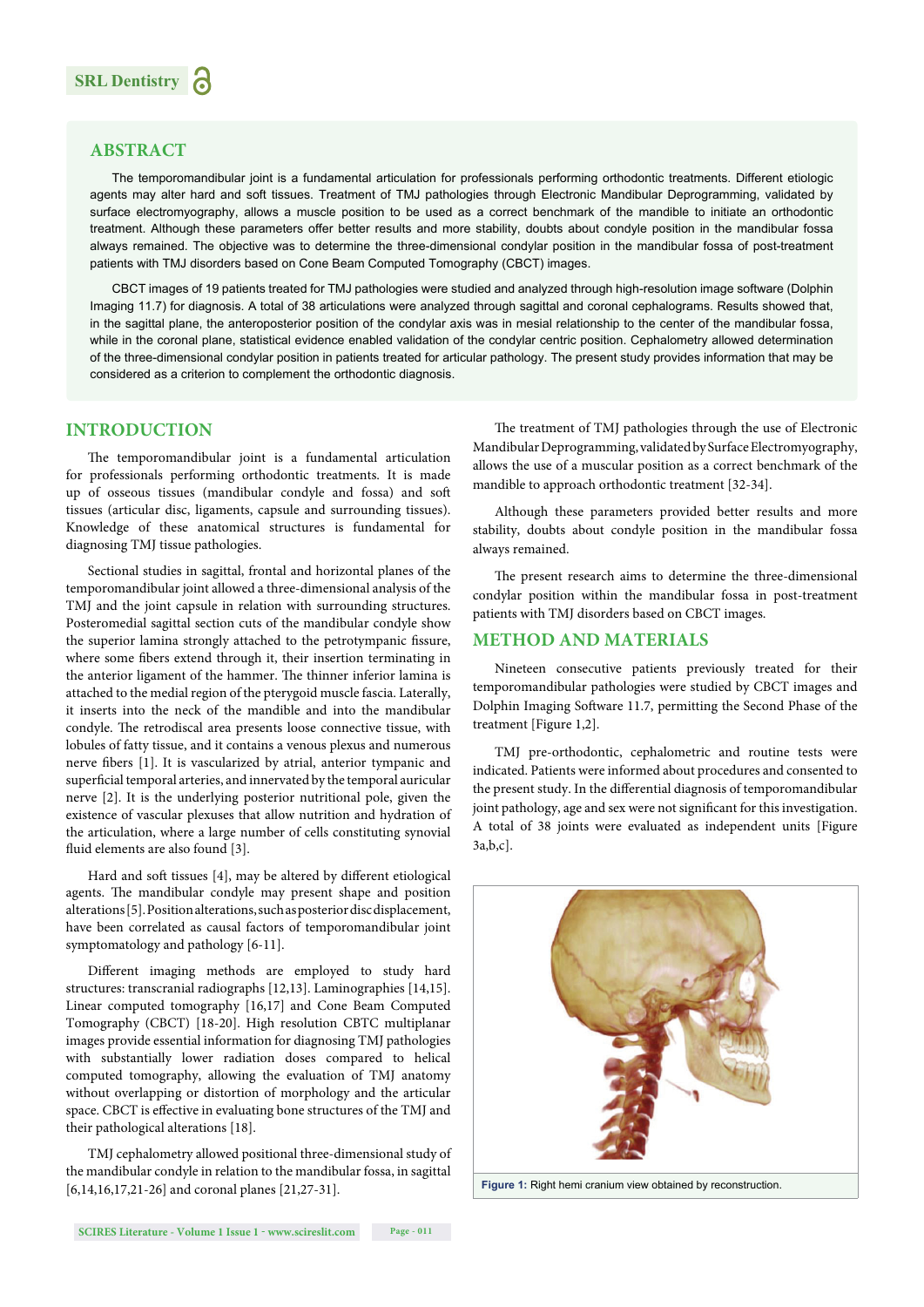

#### **Sagittal Cephalogram**

In a previous research a cephalometric tracing was described through the TMJ sagittal plane [15-35]. For the present research two factors were applied to determine the condylar relationship (Figure 3a)**.** 

Vertical relationship: defined as the distance between two parallels to the reference plane. It extends from the most inferior point of the external auditory meatus (point C), to the most inferior point of the articular eminence (point A), tangent to the uppermost point of the mandibular fossa and condylar head.

**Anteroposterior relationship of the axis**: described as the relation between the linear distance from point A to point E 'and the linear distance from point A to point C on the reference plane, determining a percentage relationship postulated in the following formula:

#### **Point E' anteroposterior relationship = (distance A \_ E' / distance A \_C) \* 100 = %**

Coronal cuts were analyzed on a new tracing:

#### **Coronal Cephalogram**

1. Analysis of the Articular Space (Figure 6).

#### **Cephalogram construction**

1. Point C1, external pole, the outermost point of the mandibular condyle



**Figure 2:** Screen printing of the software image used as a planning and diagnostic tool, in which images similar to those used to conduct research, were observed.



**Figure 3a-c:** CBCT images analyzed with Dolphin Imaging 11.7 Software. Sagittal cut 1 - a, coronal cuts1 - b and 1 - c

CBTC images were obtained in patients with their Intraoral Devices (IODs) at maximum occlusion. The dimensions and location of the IODs were established after evaluation by Electronic Deprogramming and Surface Electromyograph.



**Figure 4a-c:** Hard structures. Sagittal view a. Coronal views b - c Taking as a reference the major condylar axis in a horizontal plane, a sagittal cut was reconstructed, which indicates the following sections: external auditory meatus, articular eminence, mandibular condyle, fossa and 2/3 of the mandibular ramus (Figure 4a). Acoronal cut shows the mandibular condyle, neck, fossa, and 2/3 of the mandibular ramus (Figure 4 b-c).







space in sagittal and horizontal planes. Note the condyle centric position within the mandibular fossa.

- 2. Point C2, internal pole, the innermost point of the mandibular condyle
- 3. Coronal axis of the condylar head, plane which cuts the external and internal poles of the condyle
- 4. Point C3, condylar center, point equidistant to the external and internal poles, traced on the coronal plane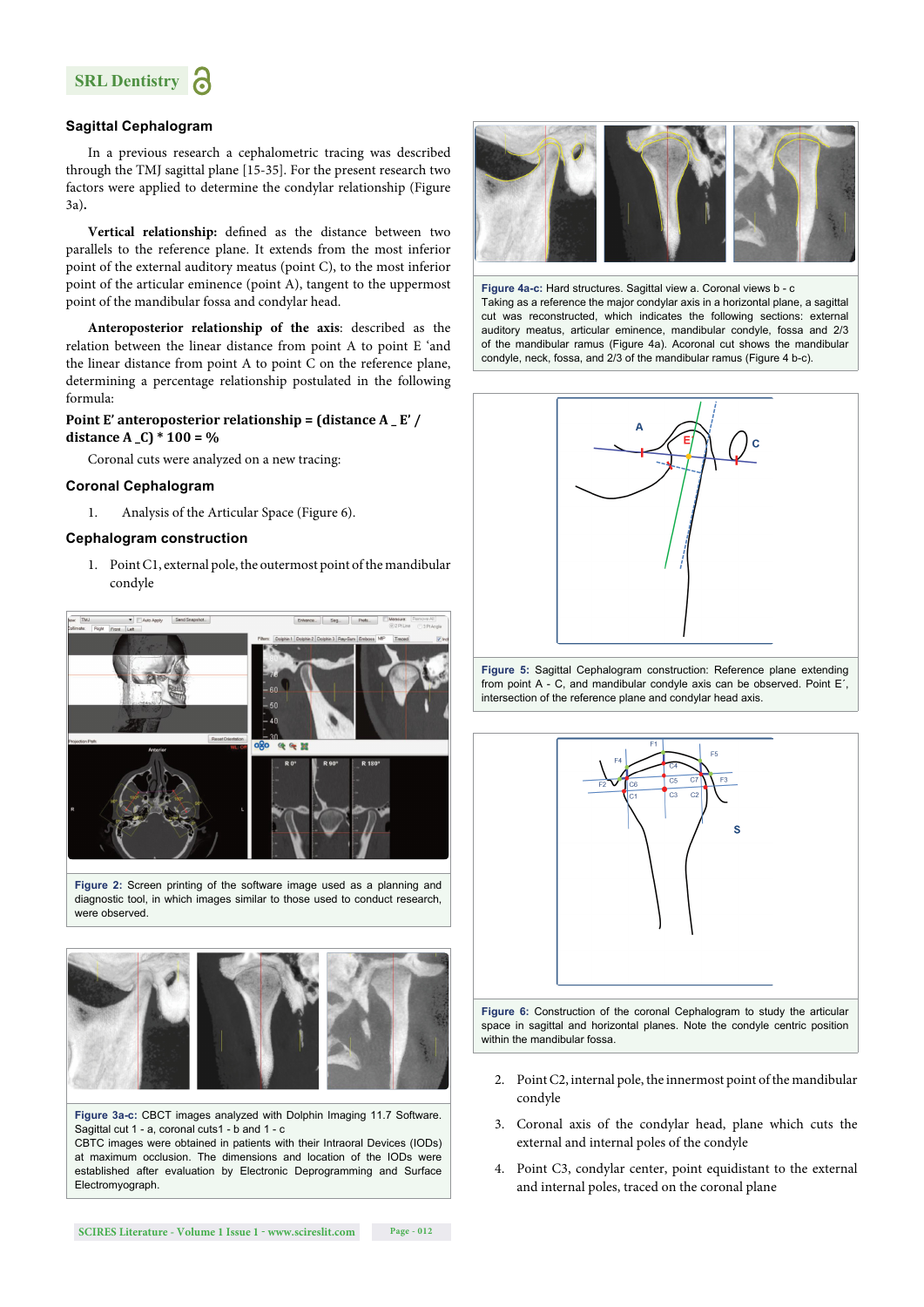## **SRL Dentistry**

- 5. Plane perpendicular to point C3, perpendicular to the condylar coronal plane
- 6. Point C4 superior point of the condyle, intersection of the plane perpendicular to point C3, on the superior border of the condyle
- 7. Point F1 superior point of the mandibular fossa, plane intersection perpendicular to point C3 and the border of the mandibular fossa
- 8. Point C5, equidistant to point C3, center of the condyle and the superior point of the mandibular fossa, point C5 traced on the perpendicular plane
- 9. Plane parallel to the coronal plane of the condyle, which cuts  $C<sub>5</sub>$
- 10. Point C6, intersection of the parallel plane and the superior external border of the condyle
- 11. Point C7, intersection of the parallel plane and the superior internal border of the condyle
- 12. Perpendicular external to the coronal plane, intersection with point C6
- 13. Perpendicular internal to the coronal plane, intersection with point C7
- 14. Point F2, intersection from the parallel to the coronal plane and the external border of the mandibular fossa
- 15. Point F3, plane intersection parallel to the coronal plane and the internal border of the mandibular fossa
- 16. Point F4, intersection of the external perpendicular and the superior border of the mandibular fossa
- 17. Point F5, intersection of the internal perpendicular and the superior border of the mandibular fossa

#### **Cephalometric analysis**

#### **Vertical Relationship:**

- 1. Superior external articular space, linear distance between points F4 andC6.
- 2. Superior medial articular space, linear distance between points C4 and F1.
- 3. Superior internal articular space, linear distance between points C7 and F5.

#### **Horizontal Relationship:**

- 1. External articular space, linear distance between points C6 and F2**.**
- 2. Internal articular space, linear distance between points C7 and F3.

**Direction analysis of themandibular condyle:** Construction of the mandibular condyle neck axis: Figure 7-a-b

- 1. External plane, plane adapted to the external border of the neck and the superior mandibular ramus.
- 2. Point S, point on the internal border of the condylar neck at its upper and narrower portion, as it changes from straight to oblique, in an upward and inward direction.



**Figure 7a,b:** Coronal direction analysis of the condyle. Note the difference in the degree of internal rotation in articulation b, compared to articulation c.

- 3. Perpendicular to the external plane, which cuts point S.
- 4. Point E, equidistant to Point S and the plane external of the neck and ramus.
- 5. Neck axis of the condylar head, a plane parallel to the external plane which cuts point E.

**Construction of the condylar axis:** Condylar axis, a plane which cuts points C3 (condylar center) and E.

#### **Cephalometric analysis**

- 1. Direction angle of the condyle, the angle formed by the neck and condylar axes. In the coronal cut, each section of articular space analysis was defined as a population:
- 2. Superior external articular space
- 3. Superior medial articular space
- 4. Superior internal articular space
- 5. External articular space
- 6. Internal articular space.

#### **STATISTICS**

A possibility of retaining the mean equality hypothesis between populations was analyzed: (a) superior external articular space superior medial articular space. (b) Superior medial articular space - internal medial articular space. (c) External articular space - internal articular space. The null hypothesis is postulated, that is, the absence of difference in the articular space between sections of the coronal plane.

The hypothesis test was carried out using the Student's t-test of equality in means. A 5% error probability level was set by rejecting the null hypothesis,  $(p < 0.05)$ .

#### **RESULTS**

The cephalometric results of 19 patients treated for their temporomandibular joint pathologies are presented. A total of 38 joints were studied through CBCT images and analyzed with Dolphin Imaging Software 11.7, utilizing sagittal and coronal cephalograms. (Tables 1 and 2)

Results of the hypothesis test allow the following conclusions:

Statistical evidence does not allow retention of the null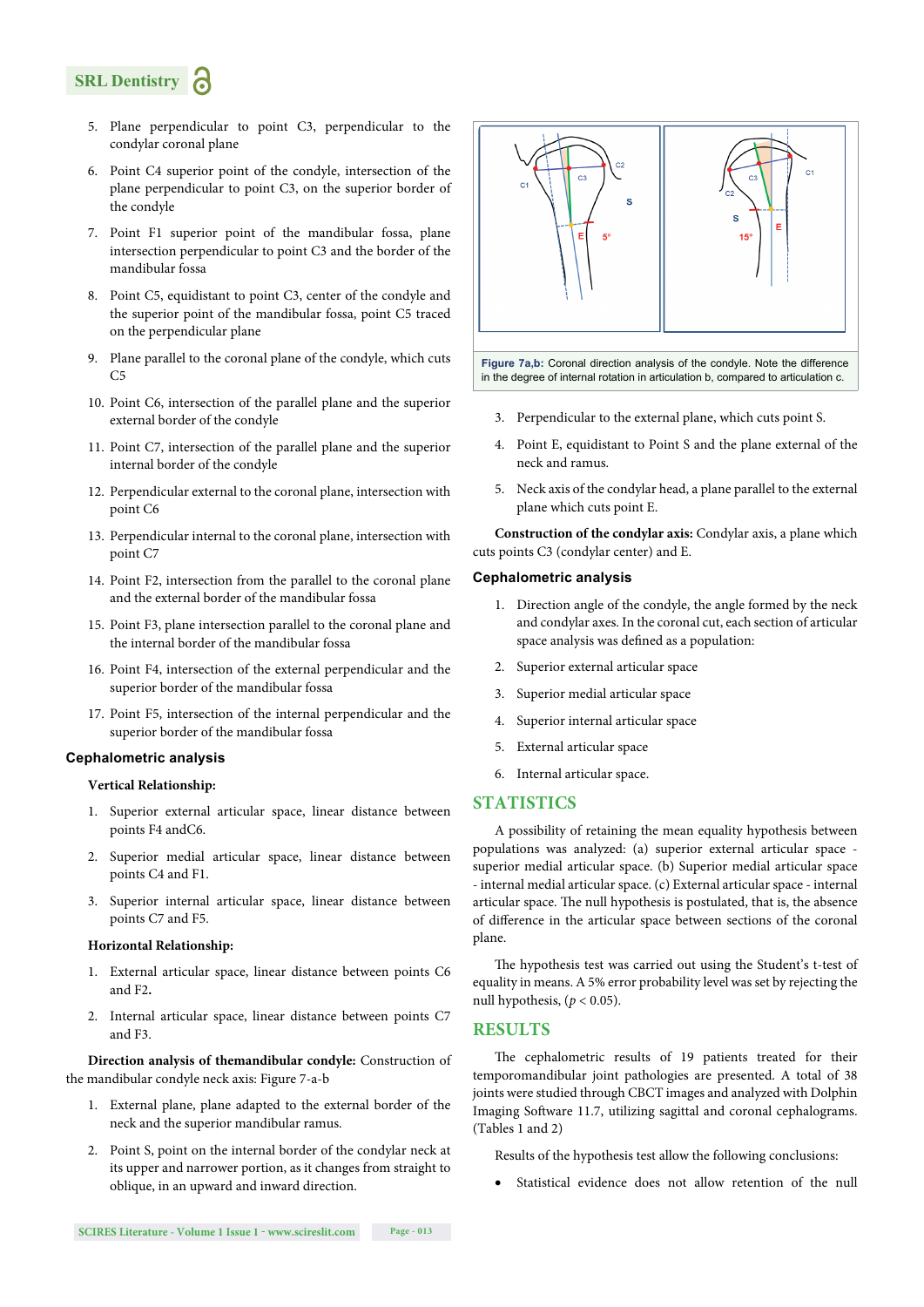

hypothesis that the mean of the articular space is different for the superior articular space to the superior external articular space,  $p$  > 0.05 (not significant).

- Statistical evidence does not allow the retention of the null hypothesis that the mean of the articular space is different for the superior articular space to the superior internal articular space,  $p$  > 0.05 (not significant).
- Statistical evidence does not support the hypothesis that the mean of the articular space is different for the external articular space to the internal articular space,  $p > 0.05$  (not significant).

#### **DISCUSSION**

For years, dentistry used occlusal positions as a gold standard for the correct mandibular position in orthodontic diagnoses, although dental alterations may lead to anomalous mandibular positions [36- 38]. Studies to determine the condylar position through records of centric relation, showed that the condyles moved to a superior and

| Table 1: Results of cephalometric factors in sagittal plane. |                           |                  |          |                              |  |  |  |
|--------------------------------------------------------------|---------------------------|------------------|----------|------------------------------|--|--|--|
| <b>Sagittal Cephalogram</b>                                  |                           |                  |          |                              |  |  |  |
| Variable                                                     | Number of<br>observations | Mean             | Variance | <b>Standard</b><br>deviation |  |  |  |
| Anteroposterior<br>axis relationship                         | 38                        | 47.6%            | 124      | 3.6%                         |  |  |  |
| Vertical<br>relationship                                     | 38                        | $2.7 \text{ mm}$ | 0.9      | 0.9                          |  |  |  |

| Table 2: Results of cephalometric factors in coronal plane. |                                  |                  |          |                                     |  |  |  |  |
|-------------------------------------------------------------|----------------------------------|------------------|----------|-------------------------------------|--|--|--|--|
| <b>Coronal Cephalogram</b>                                  |                                  |                  |          |                                     |  |  |  |  |
| Variable                                                    | Number of<br><b>Observations</b> | Mean             | Variance | <b>Standard</b><br><b>Deviation</b> |  |  |  |  |
| <b>External Articular</b><br>Space                          | 35                               | $22 \text{ mm}$  | 0.8      | 0.9                                 |  |  |  |  |
| <b>Superior External</b><br><b>Articular Space</b>          | 38                               | $2.3 \text{ mm}$ | 0.6      | 0.8                                 |  |  |  |  |
| <b>Superior Medial</b><br><b>Articular Space</b>            | 38                               | $2.7 \text{ mm}$ | 0.9      | 1                                   |  |  |  |  |
| <b>Superior Internal</b><br><b>Articular Space</b>          | 38                               | $2.7 \text{ mm}$ | 1.3      | 1.1                                 |  |  |  |  |
| <b>Internal Articular</b><br>Space                          | 38                               | $2.6$ mm         | 1        | 1                                   |  |  |  |  |
| <b>Condylar Head</b><br><b>Direction</b>                    | 38                               | $8.7^\circ$      | 32.9     | 5.7                                 |  |  |  |  |

Since the external wall tracing of the mandibular fossa was absent, Point F2 could not be traced, therefore a total of 35 external articular spaces were studied.

| Table 3: Difference in means T-test. |                                                      |                      |                                   |                                 |  |  |  |
|--------------------------------------|------------------------------------------------------|----------------------|-----------------------------------|---------------------------------|--|--|--|
| <b>Mean Hypothesis Test</b>          |                                                      |                      |                                   |                                 |  |  |  |
| Variable                             | <b>Population</b>                                    | <b>T</b> - statistic | <b>Critical Value</b><br>$a = 5%$ | <b>Decision</b>                 |  |  |  |
| <b>Articular</b><br>space            | (a)<br>Superior External -<br><b>Superior Medial</b> | $-1.7$               | $-2.00$                           | $p > 0.05$ (not<br>significant) |  |  |  |
| <b>Articular</b><br>space            | (b)<br>Superior Medial -<br>Superior Internal        | $-0.1$               | $-2.00$                           | $p > 0.05$ (not<br>significant) |  |  |  |
| <b>Articular</b><br>space            | (c)<br>External - Internal                           | $-1.6$               | $-2.00$                           | $p > 0.05$ (not<br>significant) |  |  |  |

posterior position within the mandibular fossa, this being a nonphysiological position and a misconception [39-41].

Nineteen patients treated for TMJ pathologies were studied with the use of Electronic Mandibular Deprogramming and validated by Surface Electromyography, which allowed the use of a muscular position as a correct benchmark of the mandible to approach orthodontic treatment [32-34].

CBCT images were studied and analyzed with high-resolution image software (Dolphin Imaging 11.7) for diagnosis. A total of 38 articulations were analyzed through sagittal and coronal cephalograms.

CBTC high quality images allow diagnosis of condylar shape alterations, osteophytes, erosions, fractures, ankylosis, developmental abnormalities and condylar position changes within the fossa. The examination time is shorter and the patient dose is lower than with conventional CT. It may therefore be considered as the imaging technique of choice when investigation of bone changes of the TMJ is the task at hand [19].

Honda K, et al. [42], compared the diagnostic reliability of CBCT and helical computed tomography (helical CT) for the detection of osseous abnormalities of the mandibular condyle, using macroscopic observations. Twenty-one temporomandibular joint autopsy specimens underwent imaging with CBCT and helical CT. The specimens were macroscopically evaluated for cortical erosion, osteophytosis and sclerosis. Macroscopic observations and imaging findings show that CBCT is a dose-effective and a cost- effective alternative to helical CT for the diagnostic evaluation of TMJ osseous abnormalities.

The morphology of the mandibular fossa can be studied through CBTC images. The inclination of the articular eminence, height and thickness of the mandibular fossa roof were analyzed according to age, gender and bone findings of osteoarthritis and condylar shape.

The inclination of the articular eminence and the height of the fossa were greater in males. The thickness of the mandibular fossa was greater with the presence of osteophytes and erosion in the condyle [43]. Moreover, the inclination tends to be higher in patients without TMJ dysfunction [44].

Pathological alterations of the condylar head, such as surface alterations, degenerative changes, bifid condyle and fractures can be accurately diagnosed through CBTC images [45-48]. Surface changes were common in patients with TMJ disorders and significantly associated with age [48].

The description of independently studied axes of the mandibular condyle and ramusin coronal planes, allowed study of threedimensional changes in the condyle and ramus, after vertical ramus osteotomy [28]. In a coronal plane, perpendicular to the Frankfort Horizontal (FH) plane, the following angles were constructed:

1 - Coronal condylar angle: the angle between the FH plane and the long condylar axis (the line between the most medial and lateral points). 2- Coronal ramus angle: the angle formed between the FH plane and the line tangentto the lateral border of the ramus.

In the proposed coronal cephalogram, the direction angle of the mandibular condyle allowed study of its morphology. The angle is formed between the condylar axis and the ramus. The cephalogram interpretation allows study of the degree of internal or external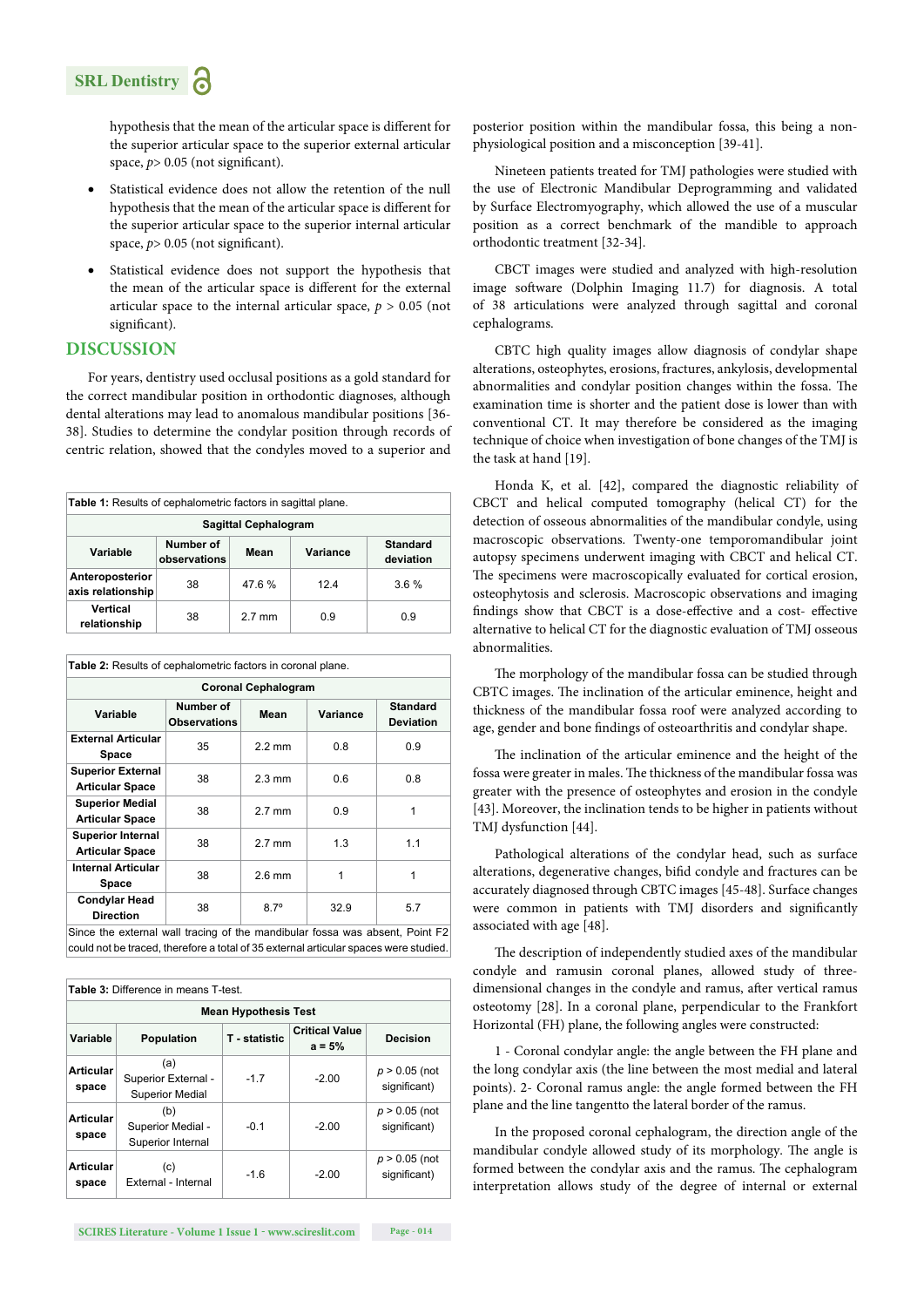

inclination of the condyle with the mandibular ramus. The values obtained were: 8.7° mean 5.74° s / d and 32.9 variance.

In a previous study, a cephalogram was developed in sagittal plane that allowed analysis of the mandibular condyle position, with references distant from the articular surface, since the mandibular condyle may suffer shape alterations [15]. The following factors were utilized: Point E' anteroposterior proportion is indicative of the anteroposterior position of the condyle in the mandibular fossa. A 50% value was considered as center of the mandibular fossa in an anteroposterior sense, and described as the point equidistant between the inferior point of the articular eminence and the inferior point of the external auditory meatus.

Values were: 47.6% mean, and 3.56% s/ d, which indicate that the anteroposterior location of the condylar head axis was in mesial relationship to the equidistant point.

The vertical relationship is a linear measurement from the inferior point of the mandibular fossa to the uppermost section of the condylar head, these values are indicative of the superior articular space, which was 2.7 mm media, 0.93 s/ d.

The coronal cephalogram developed in the present study allowed the analysis of the superior articular space in three sections: the superior external, superior middle, and superior internal articular spaces, these were: 2.3 mm 0.8 s/ d, 2.7mm 0.95 s/ d and 2.7 mm 1.1 s/ d. In a horizontal relationship, the external and internal articular spaces, had values of 2.2 mm 0.9 s/ d and 2.6 mm 1 s/ d, respectively.

The statistical evidence allowed retention of the mean equality hypothesis of the articular space in a coronal sense, showing that the position of the condyle was centered within the mandibular fossa. These values may be referential to determine the position of the mandibular condyle in patients who initiate orthodontic treatments.

Owen [13], states that "In the ideal situation, every orthodontic case would be finished with optimal skeletal and soft tissue balance, with adequate anterior guidance, and with the condyles positioned in a physiologically acceptable range". For the author, the concentric position is ideal for the majority of patients. The treatment would be completed when the condyles are located in a therapeutic area, being Owen's description their posterior limit, and Geld's [49,50] their anterior limit.

Ricketts refers to the correct functional position as the physiological centric positions i.e., when maximum inter cuspation occurs with the centric condylar position: the centric condylar position and centric occlusion coincide [51].

The results of our investigation are validated by Dalili Z  $[29]$ , who studied the three-dimensional condyle position in CBCT images of 40 patients with normal temporomandibular joint and class I skeletal pattern. The condylar position was analyzed in the sagittal plane, studying the superior, anterior and posterior articular space. In a coronal plane, the medial and lateral articular space was analyzed. Research has shown that the centric condylar position in the fossa is the most common position in patients with normal function. Alterations of the condylar position in sagittal and coronal planes are interpreted as pathologies.

Mazzetto MO, et al. [52], analyzed the condylar position within the fossa in patients with signs and symptoms of temporomandibular disorders through CBCT. He studied the position of the condyle in a sagittal view, making linear measurements of the anterior, superior and posterior articular spaces. Results showed that there was a great variation in the condylar position, with a predominance

Ikeda K, et al.  $[30]$ , confirmed that changes in disc position are represented by alterations in the condylar position, in both sagittal and coronal planes. The magnitude and direction of the disc displacement can be estimated from the distance of the articular space displayed in CBCT.

#### **CONCLUSION**

The use of cephalometry in sagittal and coronal planes, applied to a population of patients treated for temporomandibular pathologies, allowed a definition of the three-dimensional condylar position within the mandibular fossa. Results showed that in a sagittal plane the condylar axis was in mesial relation to the fossa, and in a coronal plane, statistical evidence confirms the centric condylar position within the fossa. The present study provides information that may be considered as a criterion to complement the orthodontic diagnosis.

#### **REFERENCES**

- 1. Cordula Schmolke. The relationship between the temporomandibular joint capsule, articular disc and jaw muscles. Anatomical Institute, University of Bonn, Germany. J Anat. 1994; 184: 335-345. https://goo.gl/qxPd5B
- 2. Siéssere S, Vitt M, Sousa LG, Semprini M, Hallak SC. Bilaminar Zone: Anatomical aspect, irrigation and innervation. Braz. J. morphol. Sci. 2004; 21: 217-220. https://goo.gl/ZqqyHt
- 3. Learreta JA. [Anatomy of the temporomandibular joint: update of the temporomandibular joint anatomy: an update]. Rev. Soc. Odontol. Silver. 1997; 10: 17 -26. https://goo.gl/isfSZ6
- 4. Learreta JA: Current diagnosis of temporomandibular pathologies. J Craniomandib Pract. 2009; 27: 125-133. https://goo.gl/v0gTUQ
- 5. Learreta JA. [Compendium on diagnosis of pathologies of the TMJ]. San Pablo: Artes Médicas; 2004. p. 89-96.
- 6. Owen AH 3rd. Orthodontic/orthopedic treatment of craniomandibular pain dysfunction. Part 2: posterior condylar displacement. J Craniomandibular Pract. 1984; 2: 333-49. https://goo.gl/m1J4LR
- 7. Paknahad M, Shahidi S. Association between mandibular condylar position and clinical dysfunction index. J Craniomaxillofac Surg. 2015; 43: 432-6. https://goo.gl/gp5q8K
- 8. Al-Rawi NH, Uthman AT, Sodeify SM. Spatial analysis of mandibular condyles in patients with temporomandibular disorders and normal controls using cone beam computed tomography. European Journal of Dentistry. 2017;11(1):99- 105. doi:10.4103/ejd.ejd\_202\_16. https://goo.gl/JHV94S
- 9. Pullinger AG, Solberg WK,Hollender L, Guichet D. Tomographic analysis of mandibular condyle position in diagnostic subgroups of temporomandibular disorders. J Prosthet Dent. 1986; 55: 723-9. https://goo.gl/nyo7to
- 10. Imanimoghaddam M, Madani AS, Mahdavi P, Bagherpour A, Darijani M, Ebrahimnejad H. Evaluation of condylar positions in patients with temporomandibular disorders: A cone-beam computed tomographic study. Imaging Science in Dentistry. 2016; 46: 127-131. doi:10.5624/ isd.2016.46.2.127. https://goo.gl/bahXKv
- 11. Gateno J, Anderson PB, Xia JJ, Horng JC,Teichgraeber JF, Liebschner MA. A comparative assessment of mandibular condylar position in patients with anterior disc displacement of the temporomandibular joint. J Oral Maxillofac Surg. 2004; 62: 39-43. https://goo.gl/Vrtdk5
- 12. Weinberg, L.A.: An Evaluation of Duplicability of Temporomandibular Joint Radiographs, J. PROSTHET. DENT. 1970; 24: 512-541. https://goo.gl/TqRl9d
- 13. Owen, A. H.: Orthodontic/Orthopedic Treatment of Craniomandibular Pain Dysfunction Part1: Diagnosis with Transcranial Radiographs. J Craniomand Prac1984; 2: 238-249. https://goo.gl/QFxuXu